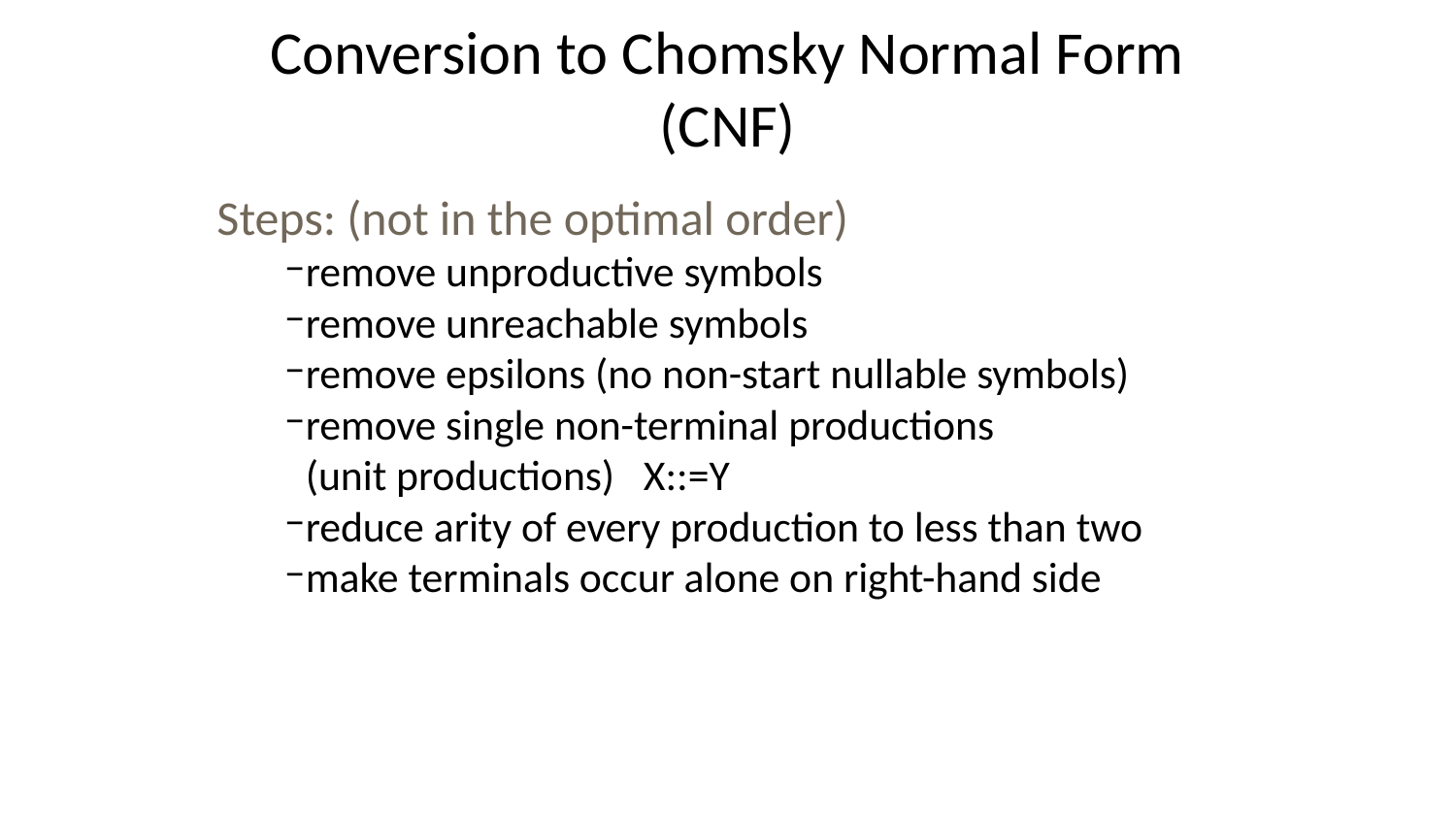## 1) Unproductive non-terminals

What is funny about this grammar: stmt ::= identifier := identifier | while (expr) stmt | if (expr) stmt else stmt expr ::= term + term | term – term term ::= factor \* factor factor ::= ( expr )

There is no derivation of a sequence of tokens from expr

In every step will have at least one expr, term, or factor

If it cannot derive sequence of tokens we call it *unproductive*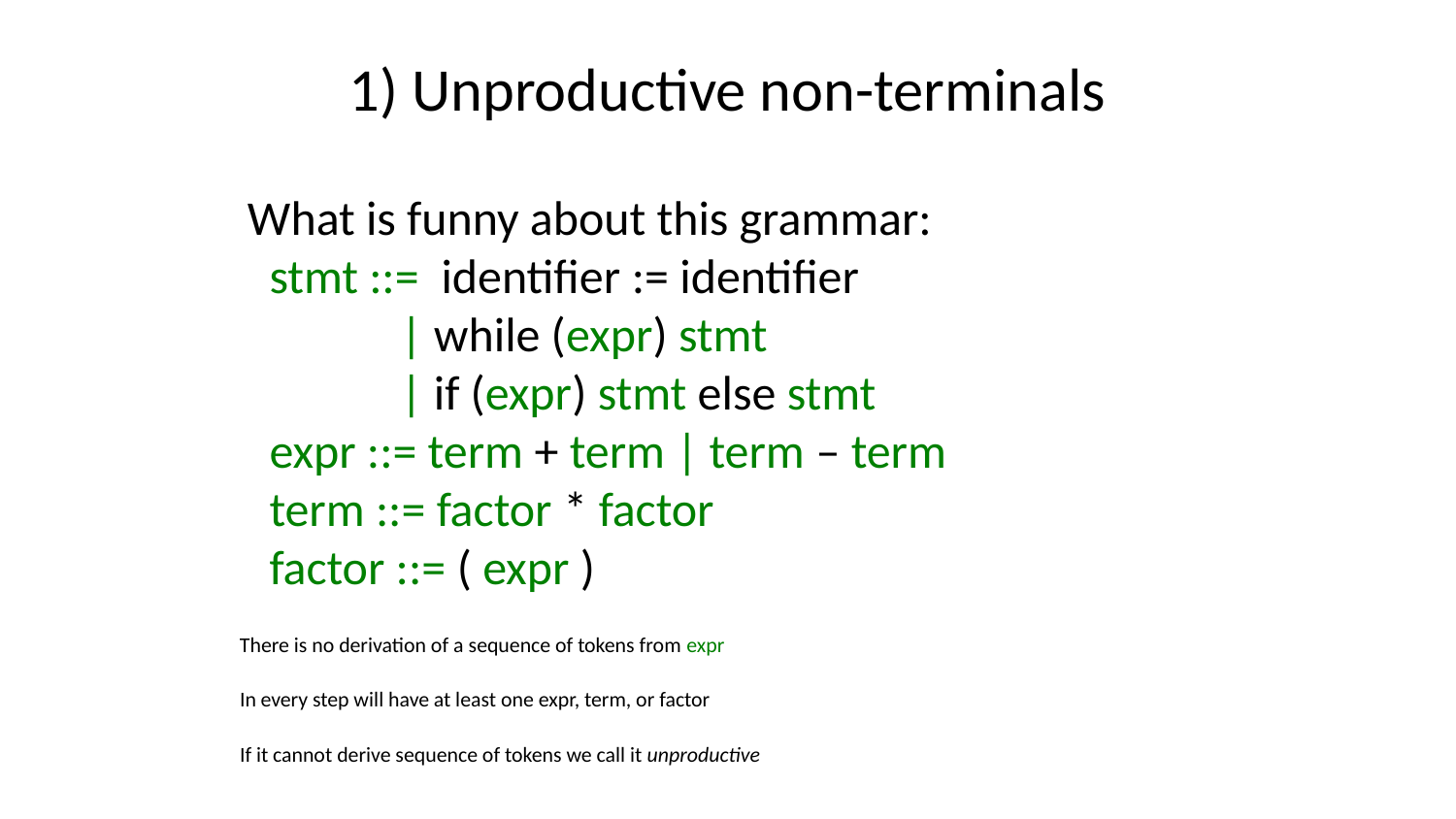## 1) Unproductive non-terminals

Productive symbols are obtained using these two rules (what remains is unproductive) –Terminals are productive –If  $X::= s_1 s_2 ... s_n$  is a rule and each  $s_i$ then X is productive

- 
- is productive

Delete unproductive symbols.

The language recognized by the grammar will not change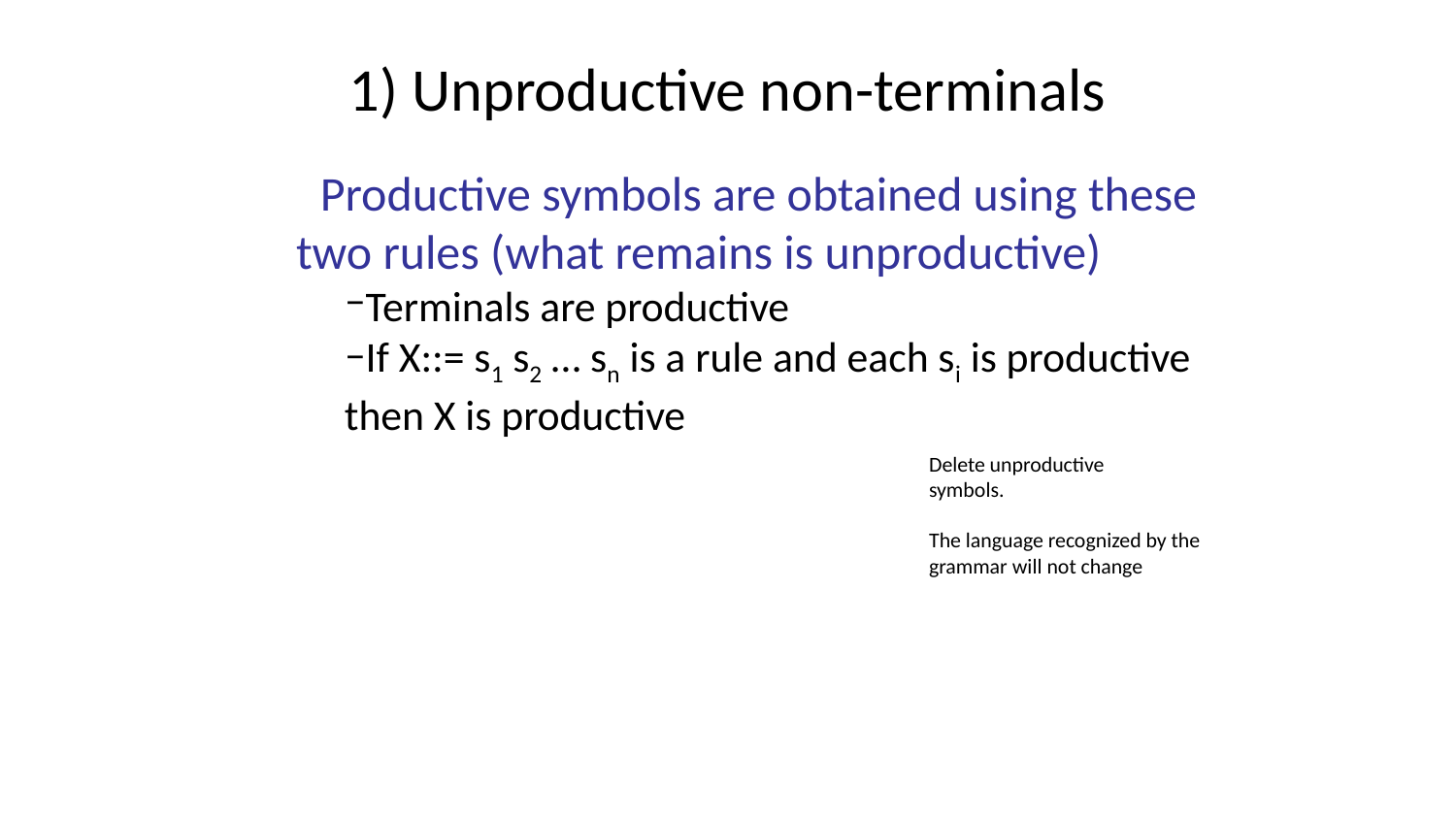## 2) Unreachable non-terminals

- What is funny about this grammar with start symbol 'program'
	- program ::= stmt | stmt program stmt ::= assignment | whileStmt
	- assignment ::= expr = expr
	- ifStmt ::= if (expr) stmt else stmt whileStmt ::= while (expr) stmt expr ::= identifier
- No way to reach symbol 'ifStmt' from 'program' Can we formulate rules for reachable symbols ?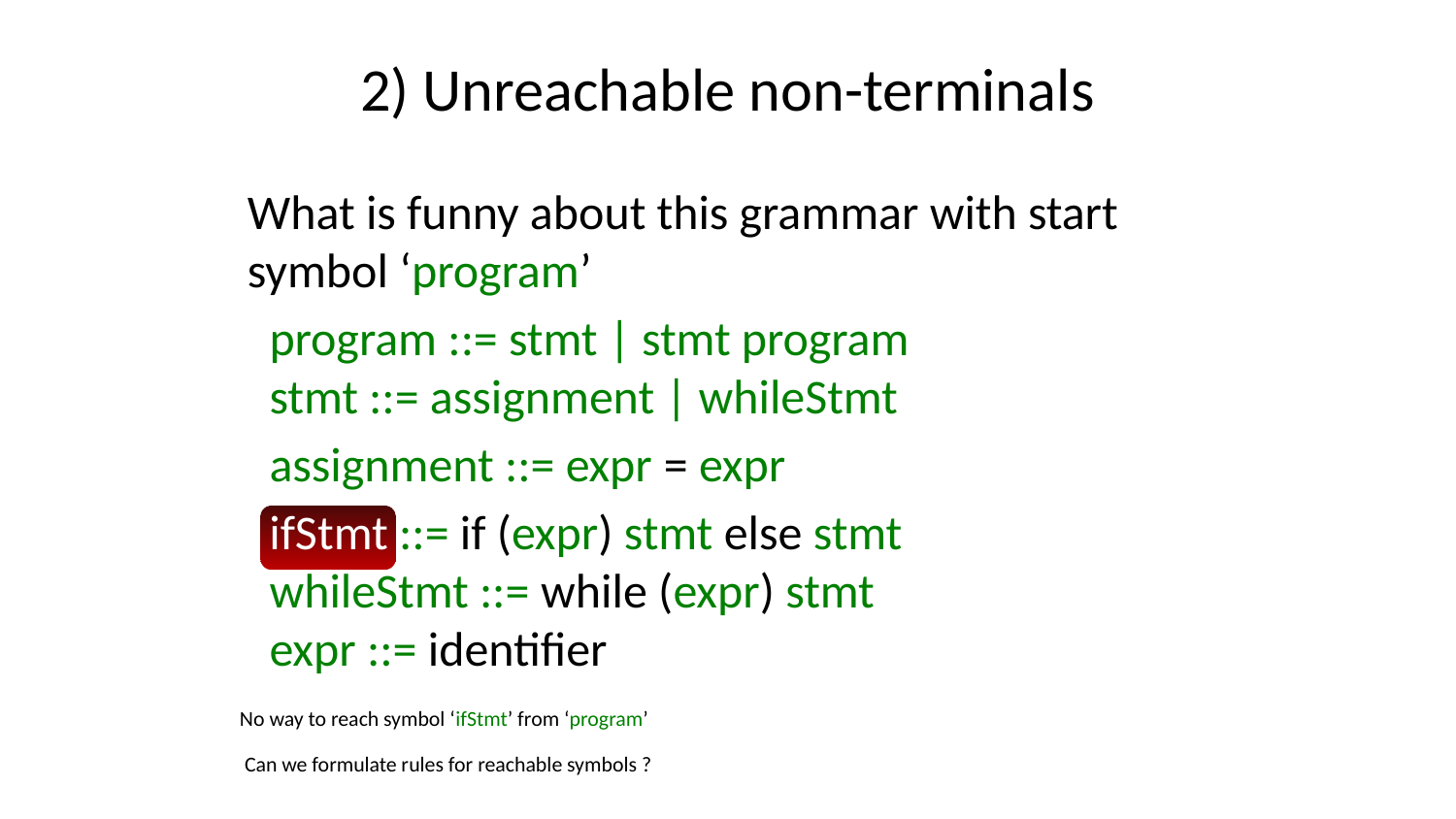## 2) Unreachable non-terminals

- Reachable terminals are obtained using the following rules (the rest are unreachable) –starting non-terminal is reachable (program)
	- $-If X:= s_1 s_2 ... s_n$  is rule and X is reachable then
		-
	- every non-terminal in  $s_1$   $s_2$  ...  $s_n$  is reachable
- Delete unreachable nonterminals and their productions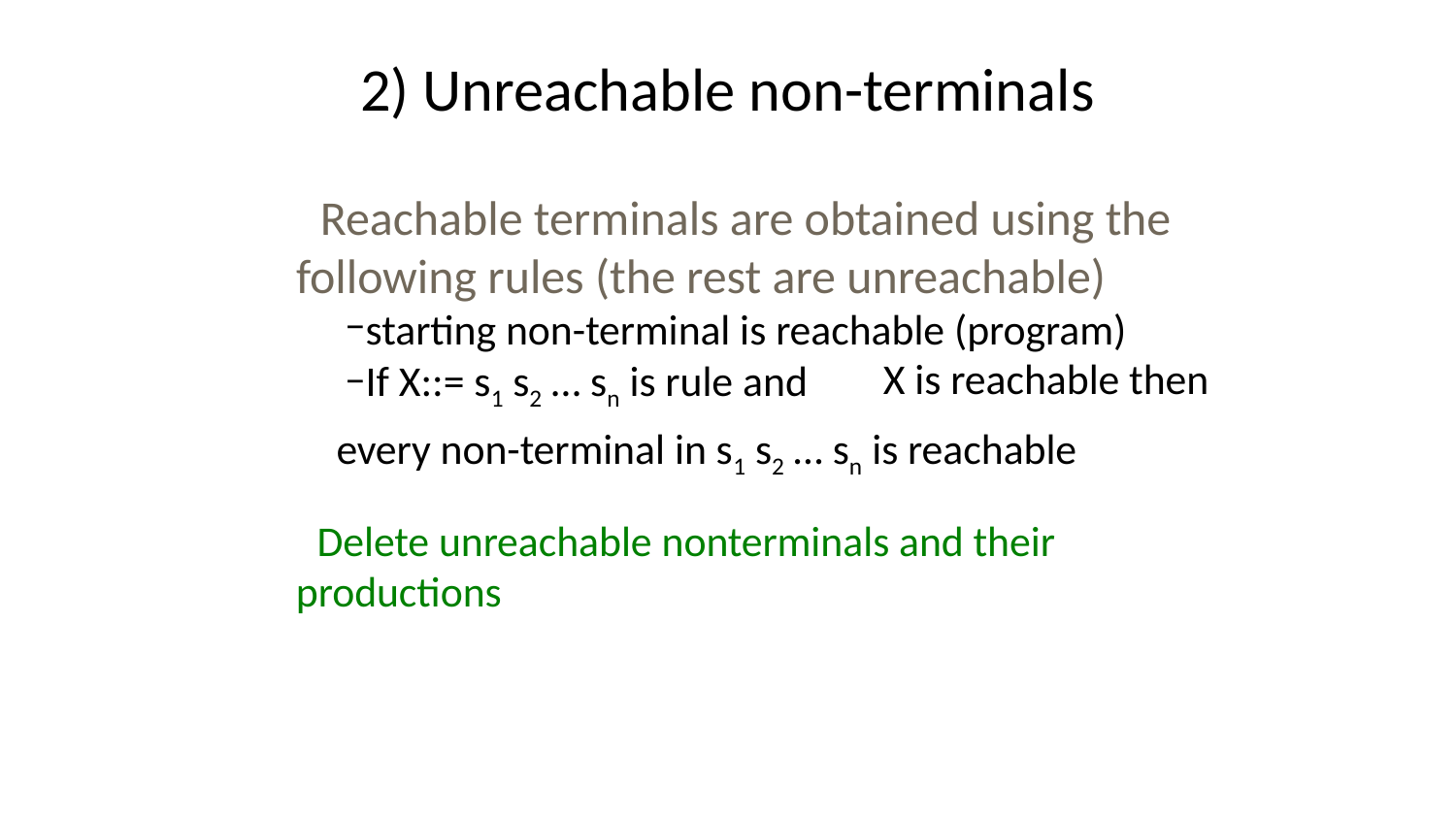# 3) Removing Empty Strings Ensure only top-level symbol can be nullable

stmt ::= "" | assignment | whileStmt | blockStmt

- 
- program ::= stmtSeq
- stmtSeq ::= stmt | stmt ; stmtSeq
	-
- blockStmt ::= { stmtSeq }
- assignment ::= expr = expr whileStmt ::= while (expr) stmt
- expr ::= identifier
- How to do it in this example?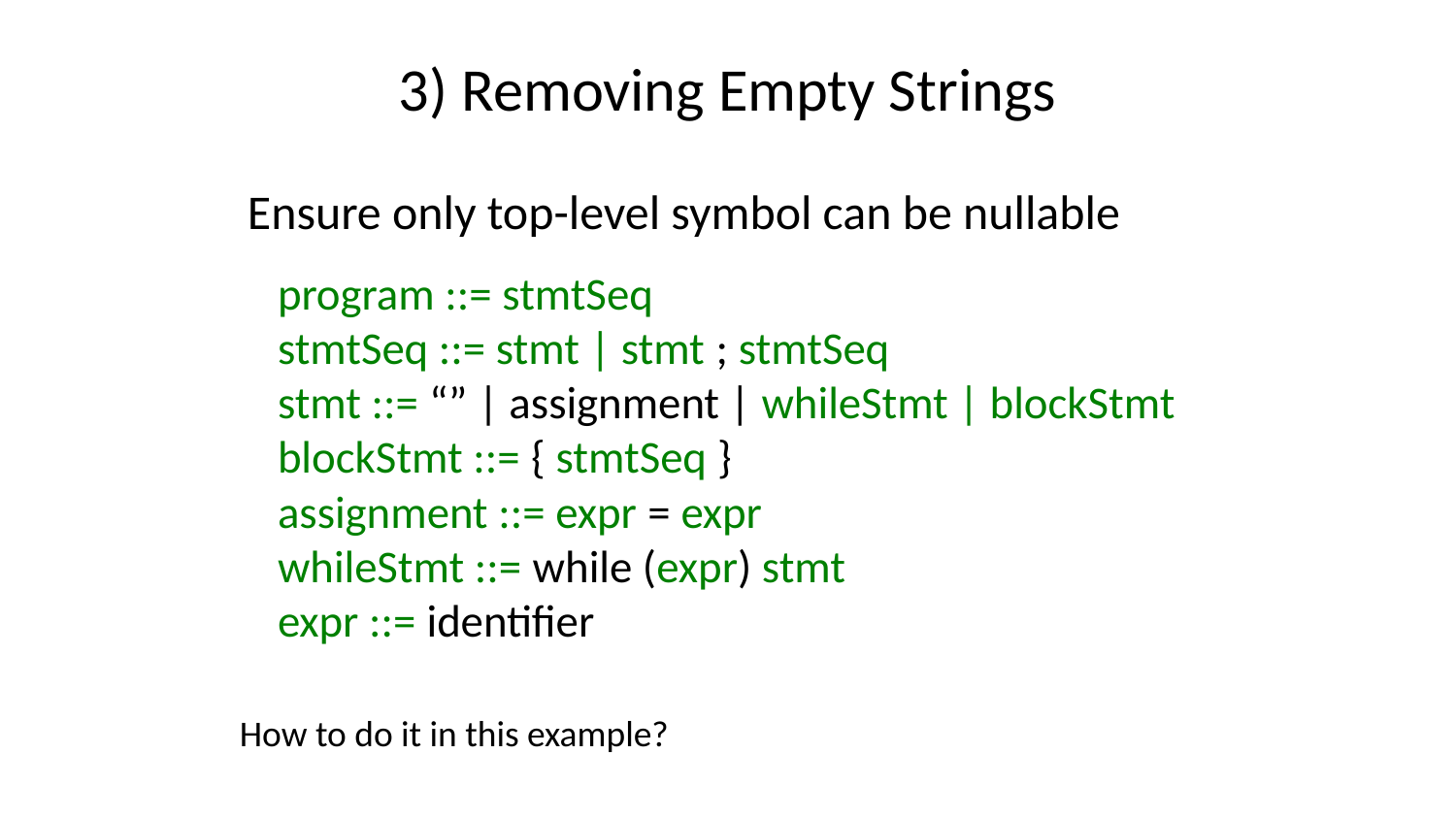## 3) Removing Empty Strings - Result

# stmt ::= assignment | whileStmt | blockStmt

 program ::= "" | stmtSeq stmtSeq ::= stmt| stmt ; stmtSeq | |; stmtSeq | stmt; |; blockStmt ::= { stmtSeq } | { } assignment ::= expr = expr whileStmt ::= while (expr) stmt whileStmt ::= while (expr) expr ::= identifier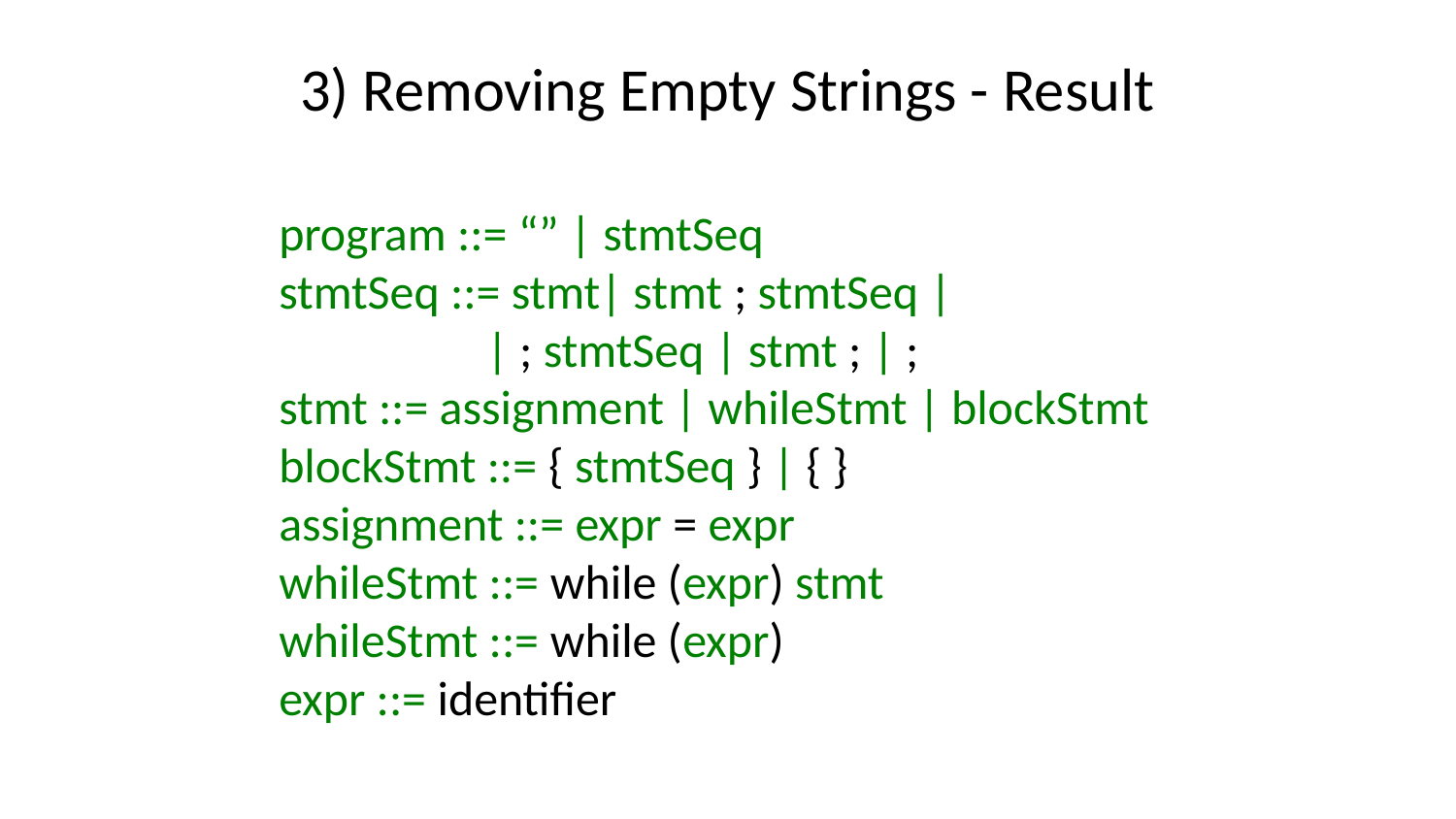## 3) Removing Empty Strings - Algorithm

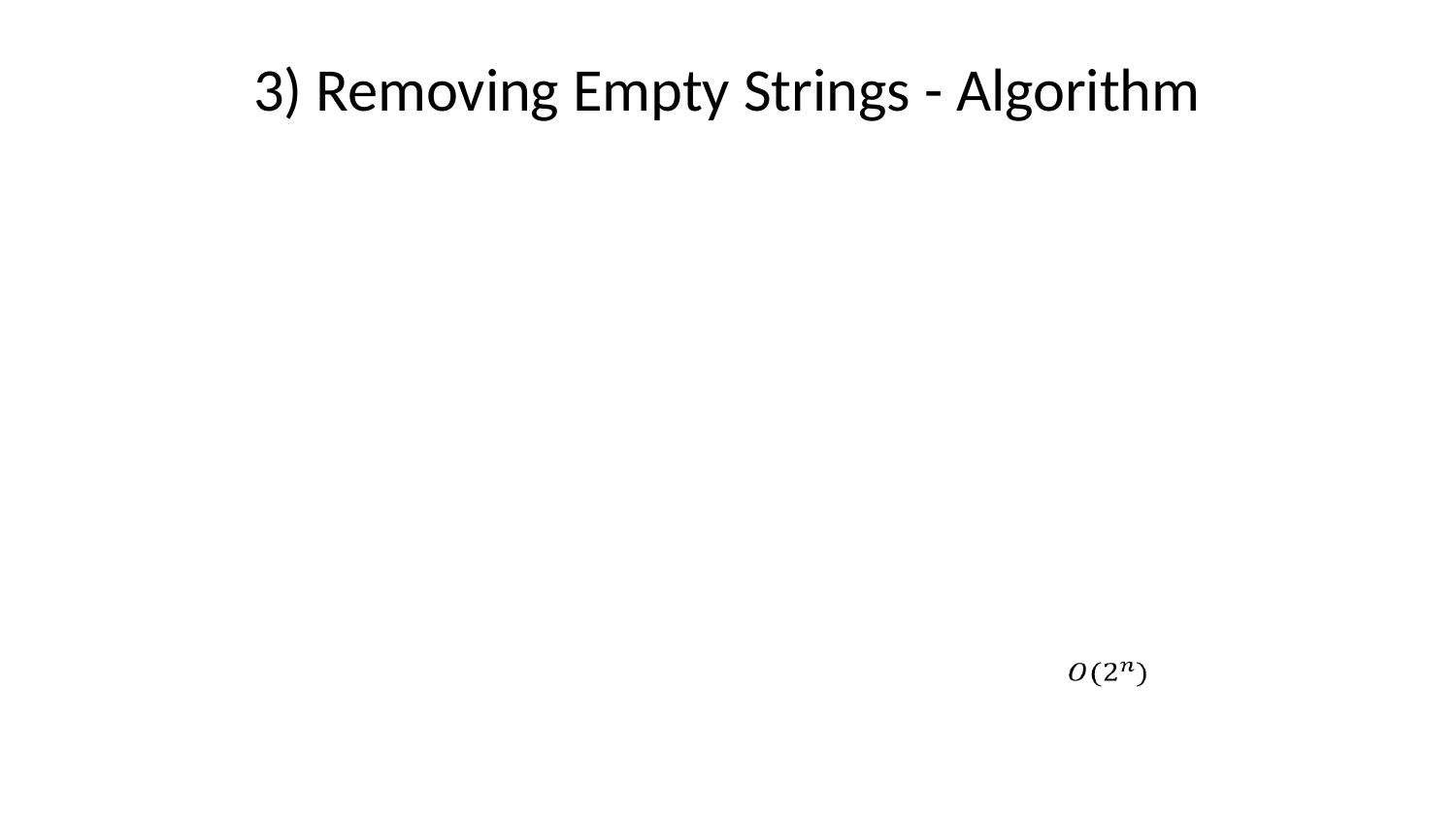## 3) Removing Empty Strings

- Since stmtSeq is nullable, the rule blockStmt ::= { stmtSeq }
	-
	-
- blockStmt ::= { stmtSeq } | { } • Since stmtSeq and stmt are nullable, the rule stmtSeq ::= stmt | stmt ; stmtSeq
	-
	- stmtSeq ::= stmt | stmt ; stmtSeq | ; stmtSeq | stmt ; | ;
		-

gives gives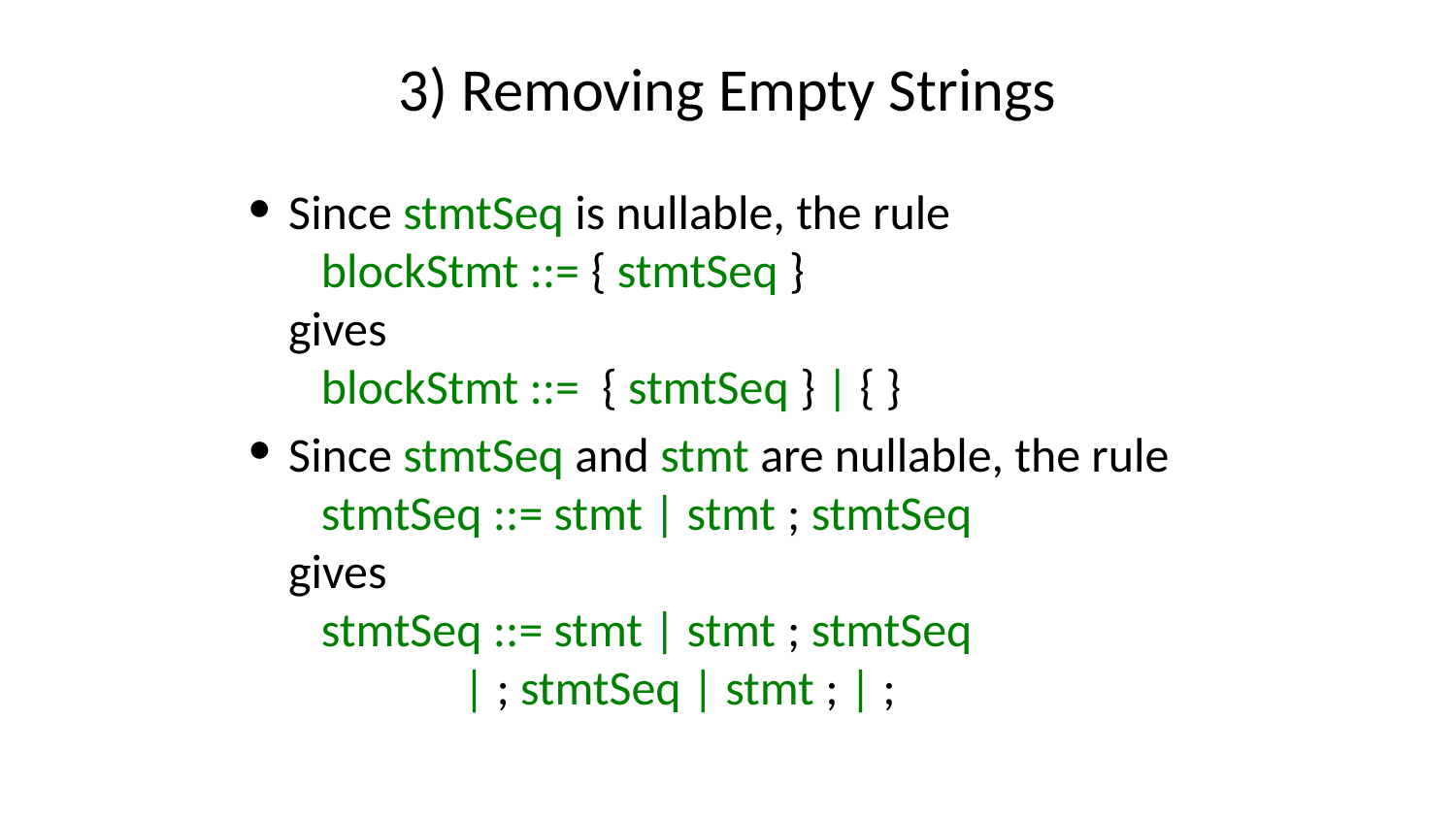$X:Y$ 

## 4) Eliminating unit productions • Single production is of the form where X,Y are non-terminals program ::= stmtSeq stmtSeq ::= stmt | stmt ; stmtSeq stmt ::= assignment | whileStmt assignment ::= expr = expr whileStmt ::= while (expr) stmt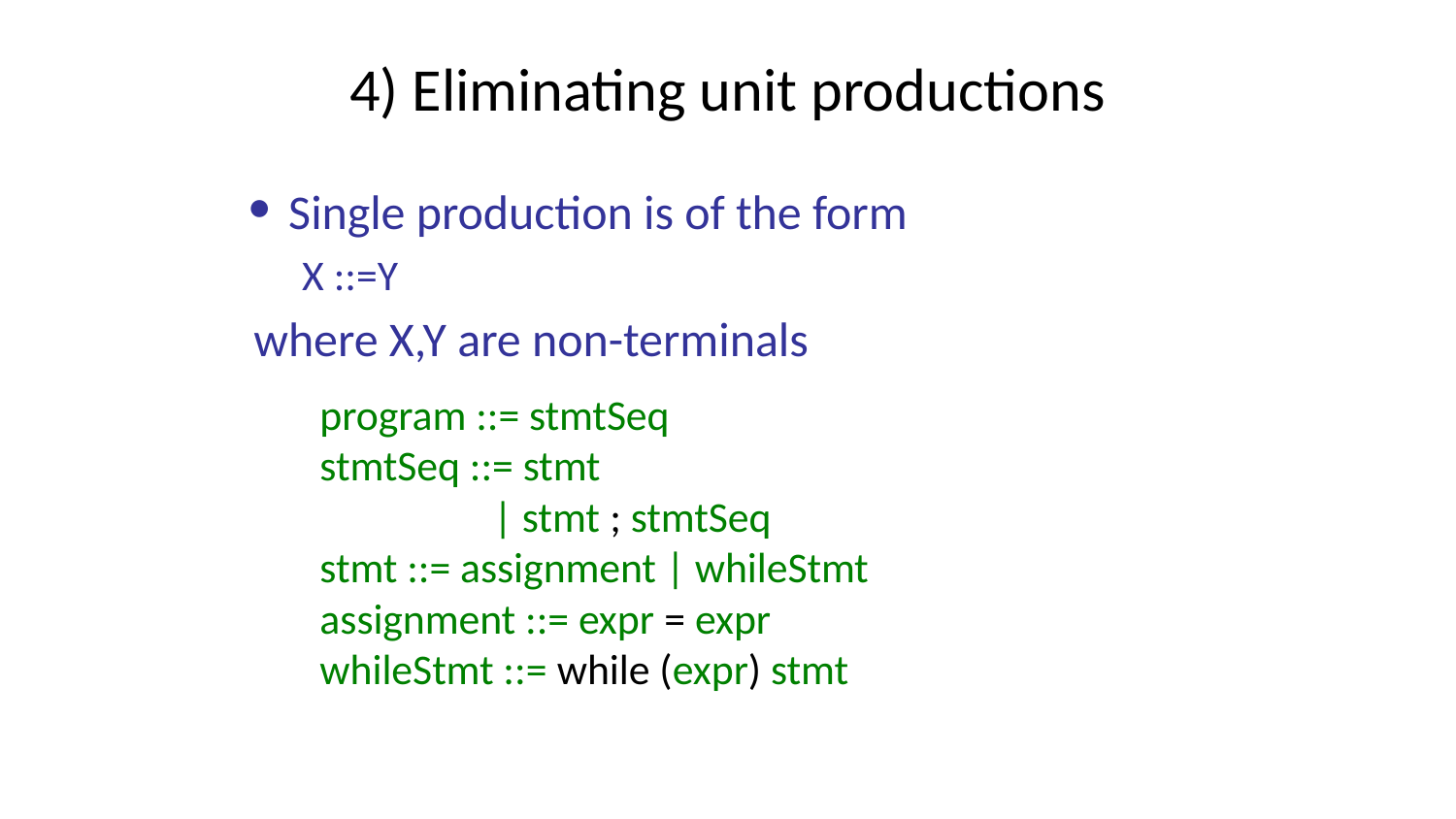

At the end, remove all unit productions.

4) Unit Production Elimination Algorithm • If there is a unit production X ::=Y put an edge (X,Y) into graph • If there is a path from X to Z in the graph, and there is rule  $Z ::= s_1 s_2 ... s_n$  then add rule  $X: S_1 S_2 \dots S_n$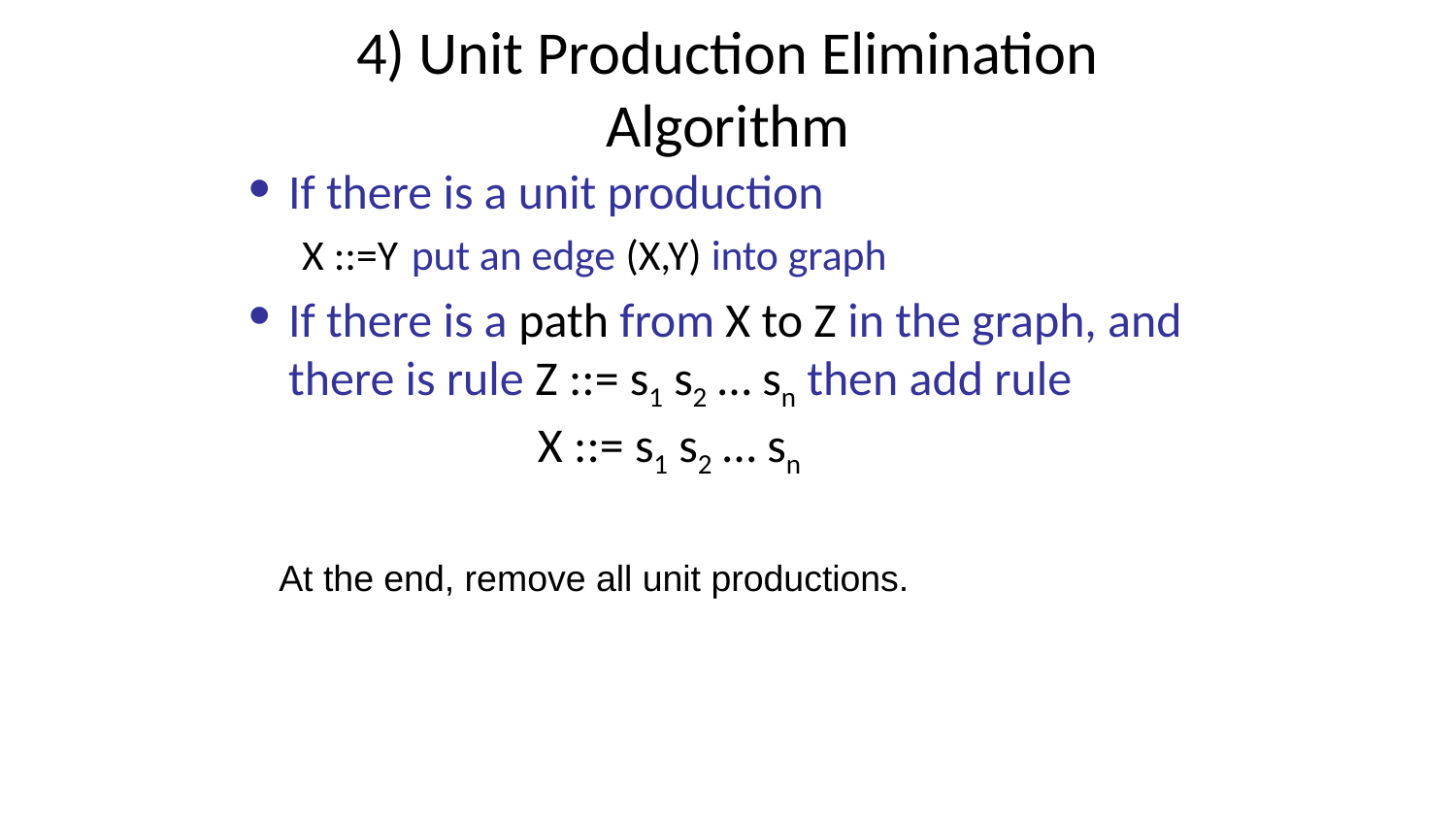## 4) Eliminate unit productions - Result

- | stmt ; stmtSeq | stmt ; stmtSeq
- 
- $program ::= expr = expr | while (expr)$  stmt stmtSeq  $::= expr = expr |$  while  $(exp)$  stmt stmt  $::= expr = expr |$  while  $(exp)$  stmt assignment ::= expr = expr
- whileStmt ::= while (expr) stmt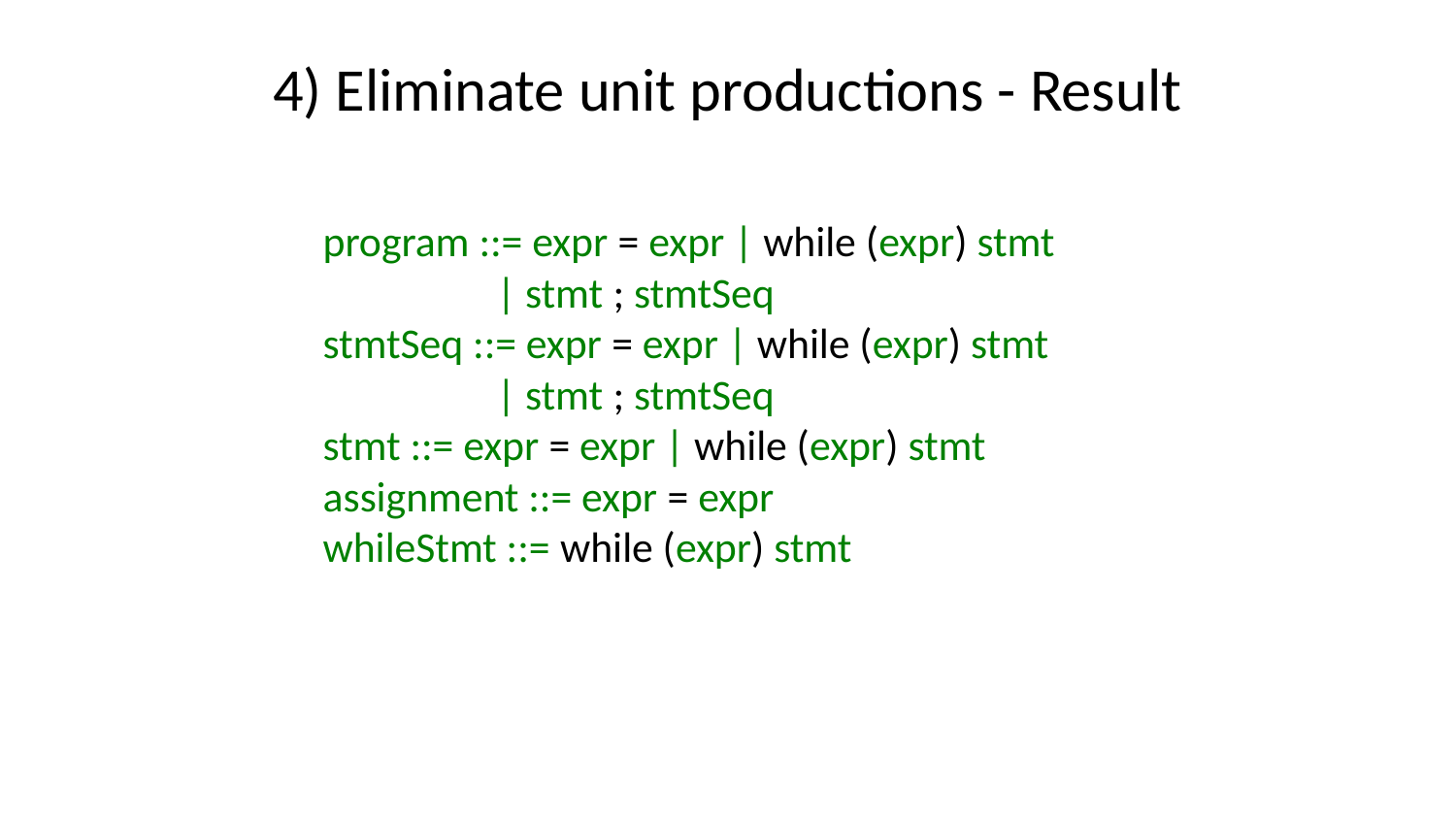becomes

## 5) Reducing Arity: No more than 2 symbols on RHS stmt ::= while (expr) stmt stmt  $::=$  while stmt,  $s$ tmt,  $::=$  (stmt, stmt,  $::=$  expr stmt,  $s$ tmt<sub>3</sub> ::= ) stmt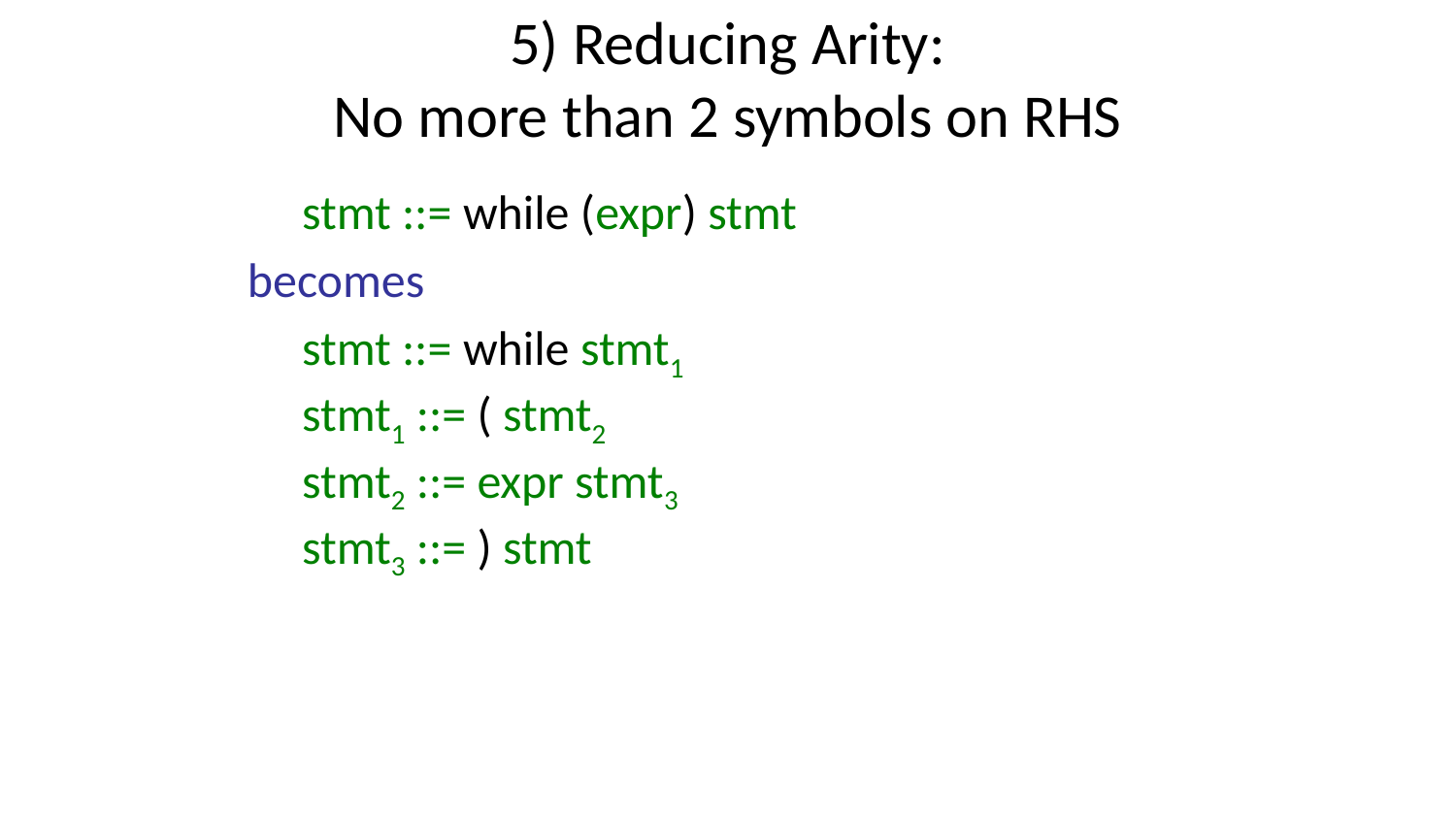# 6) A non-terminal for each terminal

- stmt ::= while (expr) stmt
	-
- stmt  $::= N_{while}$  stmt
- $stmt_1 :: = N_1$  stmt<sub>2</sub>
- stmt,  $::=$  expr stmt<sub>3</sub>
- $stmt<sub>3</sub> ::= N<sub>1</sub>$  stmt
- N<sub>while</sub> ::= while
	-
	- N<sub>)</sub> ::= )



becomes N ::= (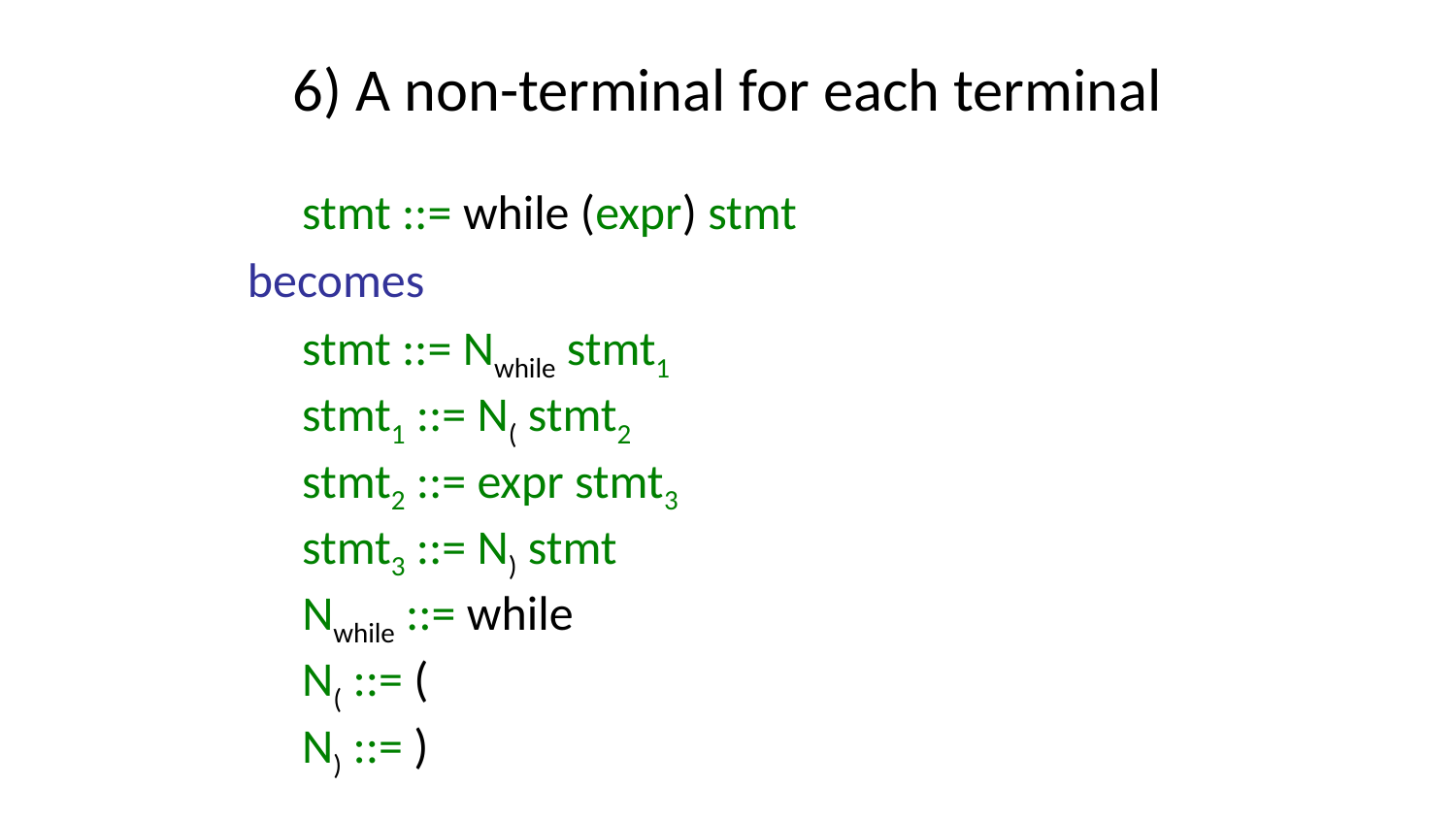## Order of steps in conversion to CNF 1. remove unproductive symbols (optional) 2. remove unreachable symbols (optional) 3. make terminals occur alone on right-hand side 4. Reduce arity of every production to  $\leq$  2 5. remove epsilons 6. remove unit productions X::=Y 7. unproductive symbols 8. unreachable symbols – What if we swap the steps 4 and 5 ? • Potentially exponential blow-up in the # of productions

- 
- 
-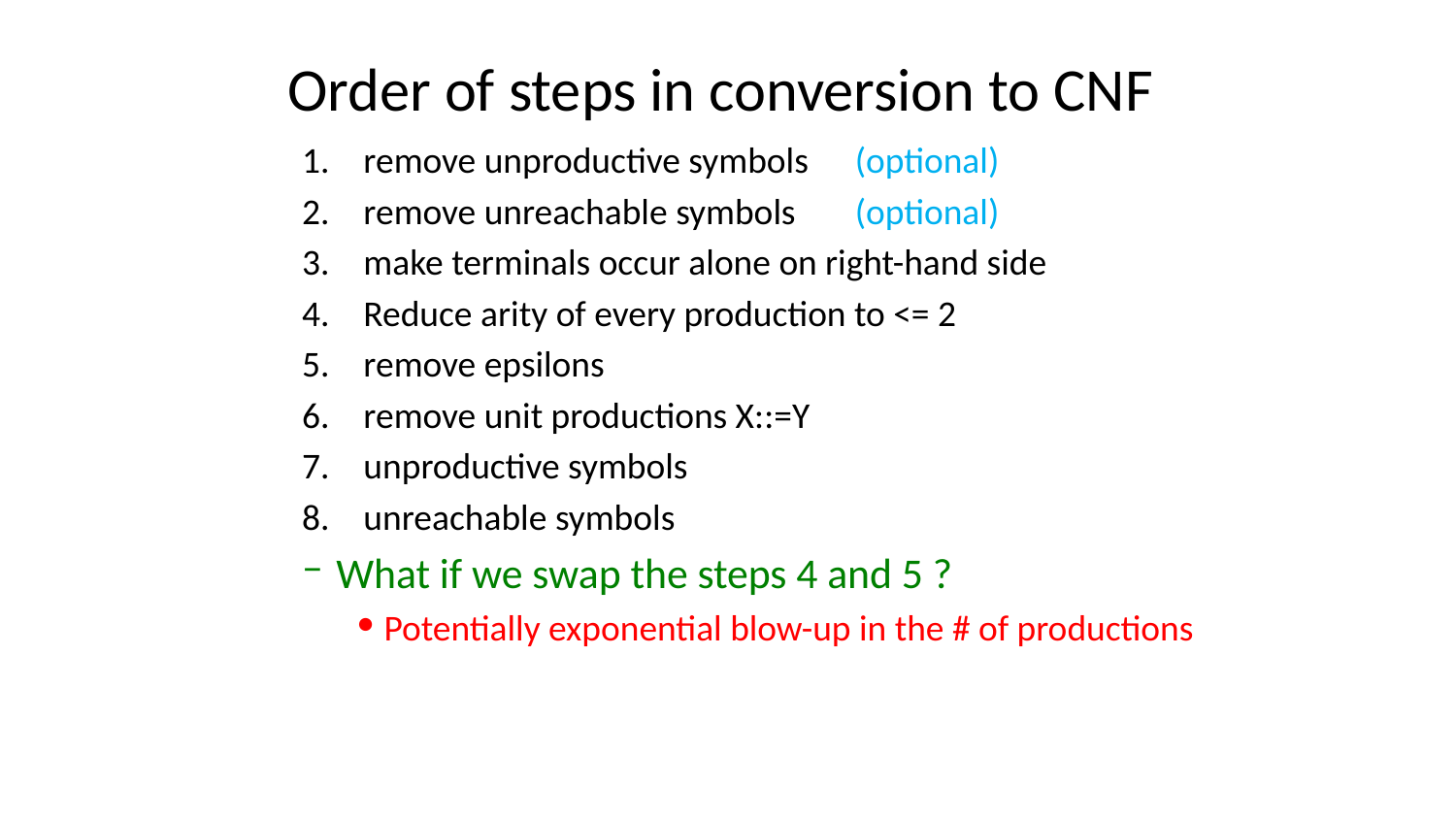## Ordering of Unreachable / Unproductive symbols

### First Unreachable then Unproductive

 $S :=$   $\frac{491}{1}$ C := D  $D := a$ S := B C | "" C := D  $D := a$ 

- 
- $S := B C |$ C := D  $D := a$
- R := r
- 
- S := B C | "" C := D  $D := C$ R := r

 $S :=$  ""  $S :=$  "" C := D  $D := a$ R := r

## First Unproductive then Unreachable